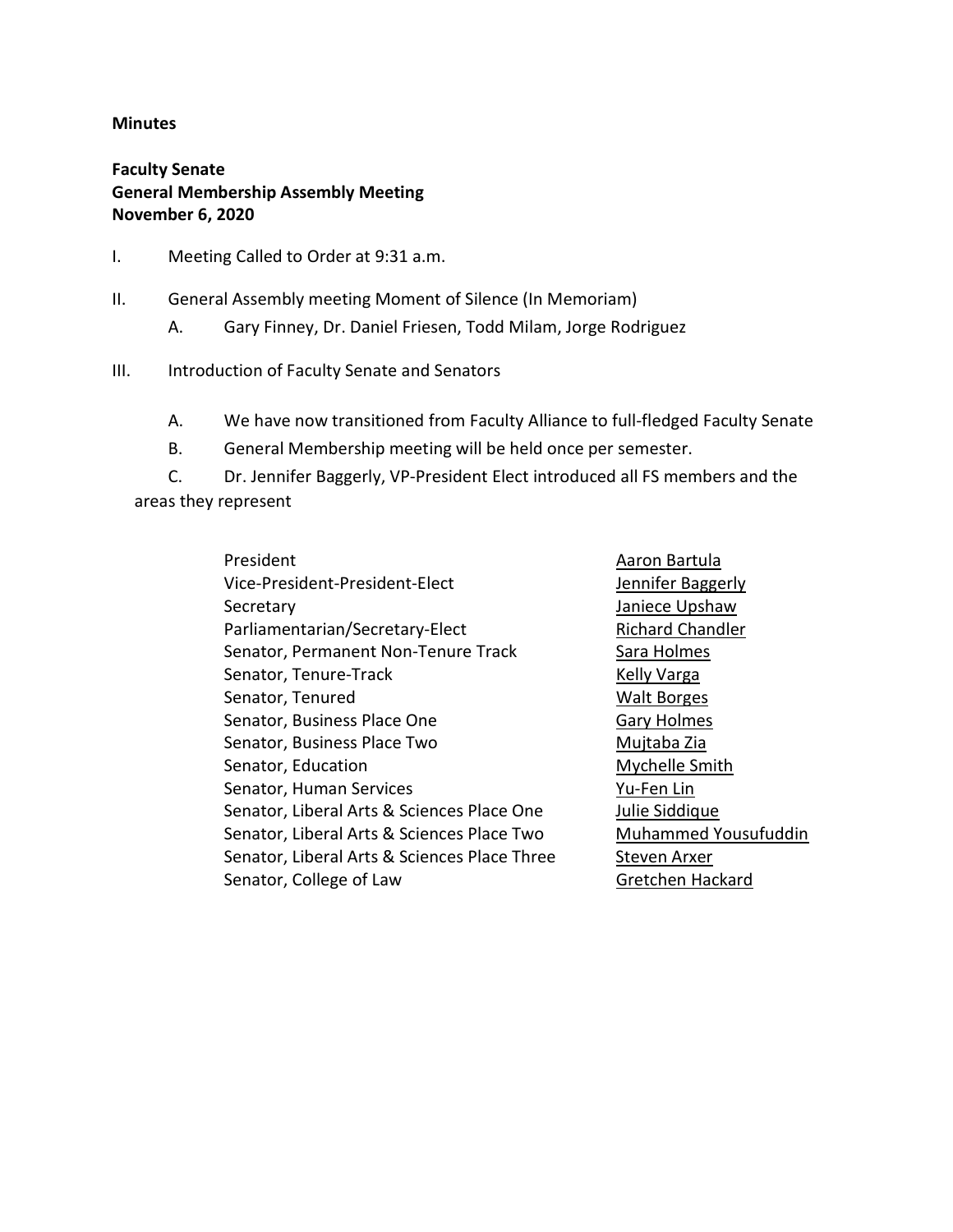IV. Role of Faculty Senators

A. One reason for FS was to give faculty a voice of gravitas in communicating with the university administration

B. Communication – if you have items of concern, please communicate to your faculty senator

C. Represent and Advocate on behalf of constituents

V. Faculty Senate Website – located on the UNT Dallas website, currently under the Office of the Provost, but will be moved to a stand-alone page soon.

VI. President Mong Update

A. We've been listening to faculty, students, staff - which is one reason we've taken a conservative approach for the Spring Semester (regarding teaching remotely during the pandemic)

B. The university is in good shape; finances in good shape; bring in more dollars philanthropically

C. Met with legislation yesterday (November 5); heavy emphasis on Science Building; said interest rates and construction costs are prime for beginning to build.

D. Biggest concern – a rider was placed on budget at end of last legislative; that impacts high growth universities the most - cuts our expansions funding by 25%. We are fighting this along with the other universities impacted.

E. Working with community college on transfer rate

F. Spring enrollment is looking good – currently ahead of where we were last year at this time.

G. In addition to loss of faculty and staff, we also lost two students: Leticia Sanchez and Araceli Valdez.

H. We've been able to avoid furloughs and layoffs – unlike many other universities.

I. Growth is our best antidote for the challenges we face

J. Various departments are working closely together.

K. Retention has also improved.

L. Received grant along with A&M Commerce and TWU – more details later:

\$125,000. Reason is because we three have highest percentage of poverty affected students.

M. Great percentage increase of graduate students.

N. Results of poll of alums: 17% of alums took a 43-item survey; gave faculty very high marks. Felt faculty cared about them and supported them. We can arrange a full presentation of the results if desired.

O. At beginning of fiscal year, started with a deficit; faculty have full access to that. Not unusual, expect to work our way back to black, as we have done successfully in the past.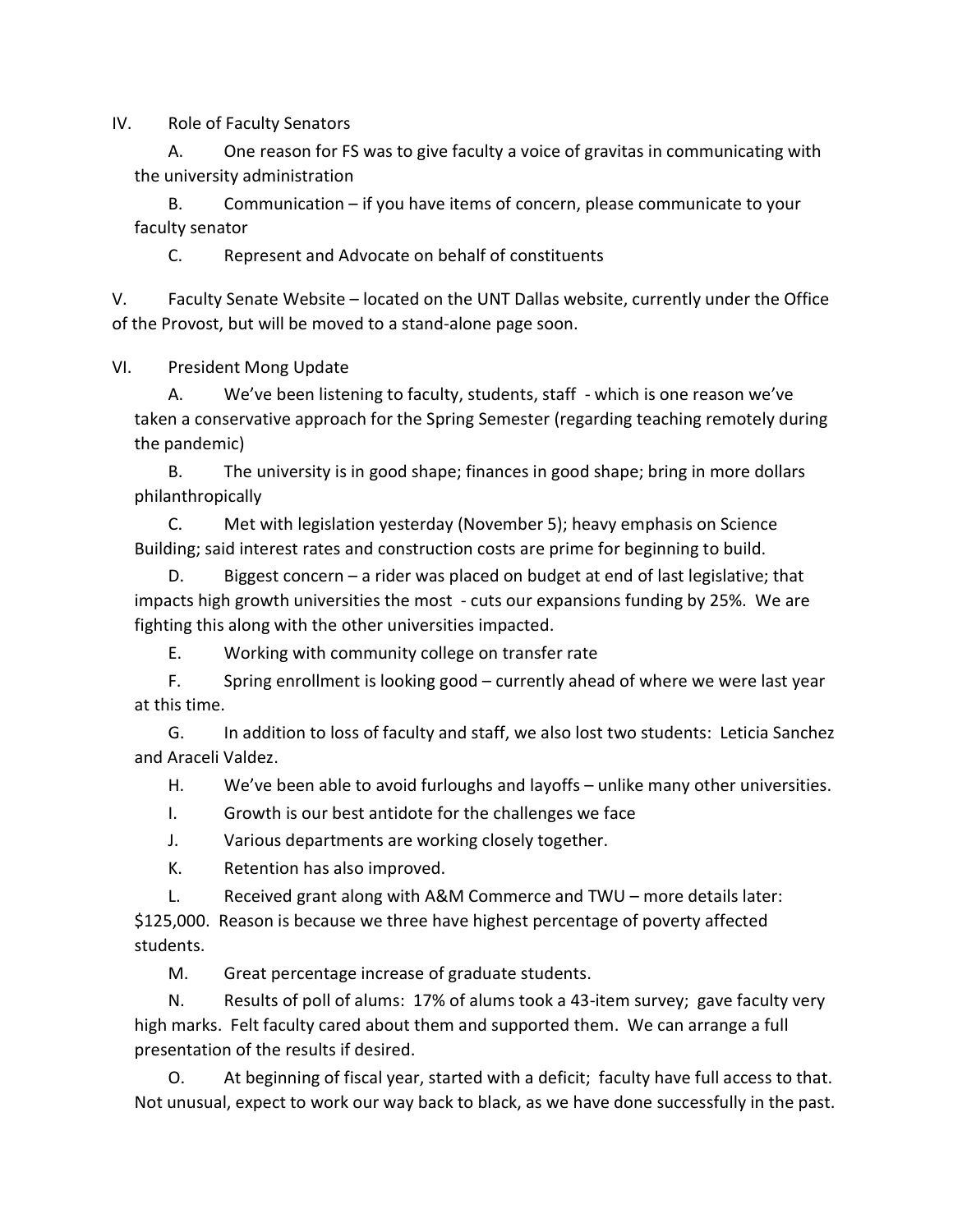P. Understand that faculty is requesting more faculty on UBAC committee; will honor that

Q. Next goal is to get to 8,000 students by 2030. Looking very particularly at infrastructure needed. Pushing for science building and plan to present for a new Academic Business building.

R. A lot of progress was made to add more parking spaces; two new entries (one complete and not open/one about to be complete) Made extensive roof repairs in both DAL I and FH. Replacing elevators in DAL 1. By end of spring 2021 semester both elevators should be in.

S. 31 teams working on strategic plan. 5 goals

1. Adapt to COVID and emerge stronger. Attract and retain students.

2. Make most of 82<sup>nd</sup> legislature.

3. Take care of students and employees.

4. Maintain healthy balance sheet.

5. Make the most of our community partnerships.

T. Tracking COVID numbers – up on website/dashboard.

U. Numbers are low – most likely due to conservative approach on our campus.

V. Very involved in Criminal Justice Reform.

W. Have a 1-year old partnership MMHPI (Meadows Mental Health Policy Institute).

X. Bringing Georgetown University Law Center training to Dallas Police Department via the Caruth Police Institute.

Y. Dr. Stewart from UNT Dallas John Petrila from MHPI – received funding for the training, seeking more funding.

Z. Seeking to bring new police academy to Dallas, possibly on our campus

W. Mobile Market ready to go and is looking to become active in spring 2021.

AA. Built a good relationship with the North Texas Food Bank – coming to campus at least monthly to distribute food

BB. Will soft-launch wrap-around program: Spark Point for student and families in the spring. Expect to get a large grant from UW of Metro Dallas.

CC. Started H26 program at UNTD that targets high poverty students (students have produced  $1<sup>st</sup>$  book).

DD. THRIVE program to UNT Dallas – recruiting program to bring in more male students of color into the teaching field

X. Presented the General Membership the FS diversity and inclusion resolution and support it fully.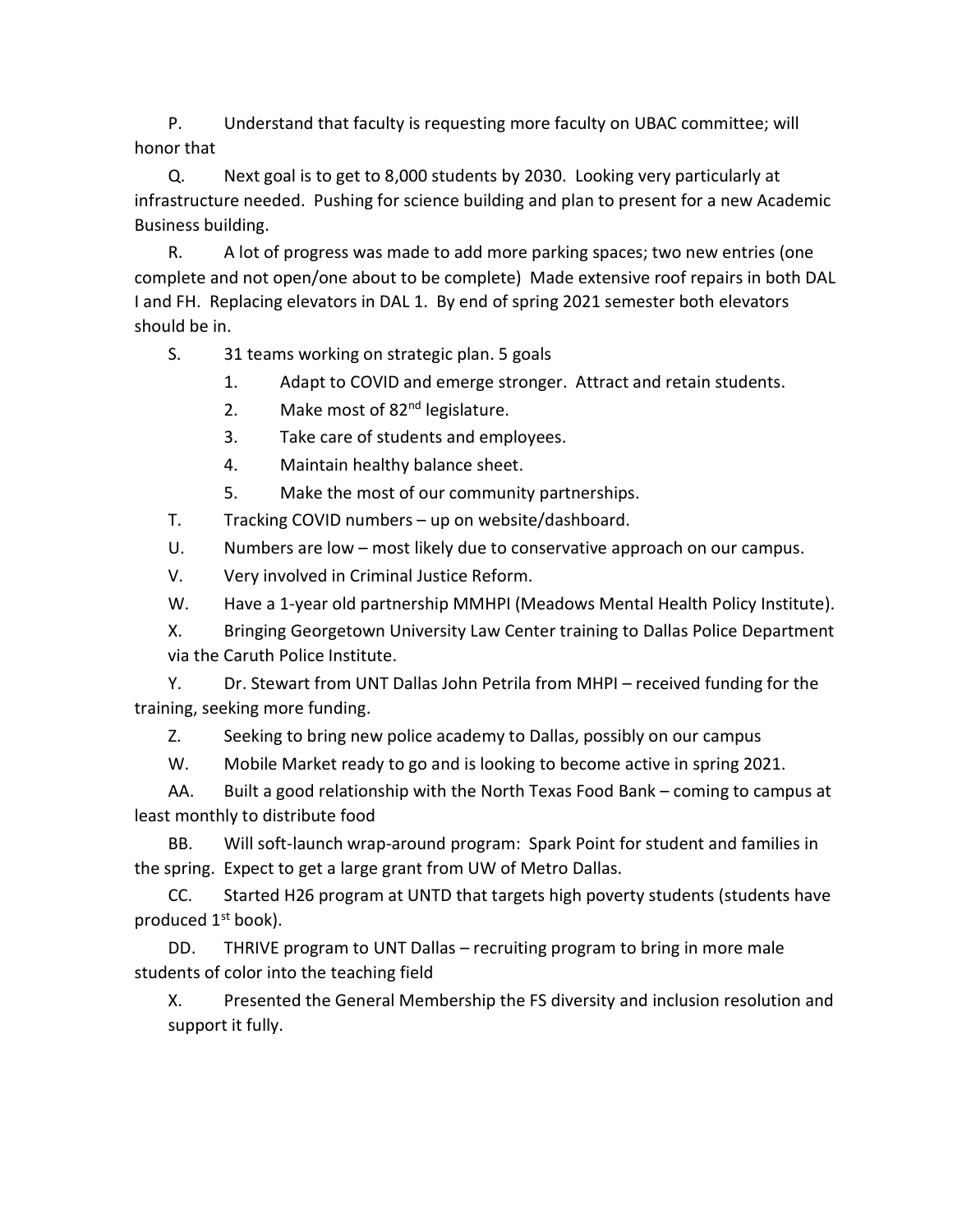Q&A for President Mong:

How does funding work for new academic building work? If state does not approve, is there possibility of getting funding elsewhere. All efforts to get state funding; but not out of the realm of possibility to go to the markets. WE have some flexibility with debt. UNT is not over-indebted. Legislation will do TRBs for universities or not. That is their approach. But we have a great case, especially with enrollment numbers.

Donations for In-Kind – are we still on track for Bell Tower? Almost there. We have over 50% of what we need to start the tower. Would like to get between 60 – 70% and expect a ground-breaking next month. Will be the tallest structure in this area; with beacon on top

Also have increased our building endowment; Took historic tax credits and for past two years, working though legalities of transferring tax credits to endowment. Successful – Estimate \$3-\$4K per year added.

Able to use funding for restoration of Law School to add a museum for building's place in history. Can set up tours for faculty before it is opened to the public. Quite spectacular – amazing exhibit.

V. Provost Stewart Update

A. Echo the loss of Dr. Friesen; Deeply saddened. Integral part of campus and will be greatly missed.

- B. Recognize faculty award members.
- C. All campus activities will be remote beginning Monday after Thanksgiving, 11/30
- D. Final exams scheduled week of Dec 7
- E. Final grades due Monday, Dec. 14
- F. Friday , December 11 Virtual graduation
- G. Modified spring calendar extended Winter Break, Classes begin Tuesday, January 19
- H. Closed campus Friday, April 2 (not a university holiday)
- I. May 3-8 Final Exams
- J. Work with FS to develop a plan to modify student evaluations and tenure promotions.

K. Extending a request to work with FS on how UNT Dallas can take advantage of the digital transformation taking place across country. We know the importance of "high touch" for our students; but we want to be able to address what resources will be needed to address teaching in the future – which suggests a hybrid model.

L. Working with new CFO.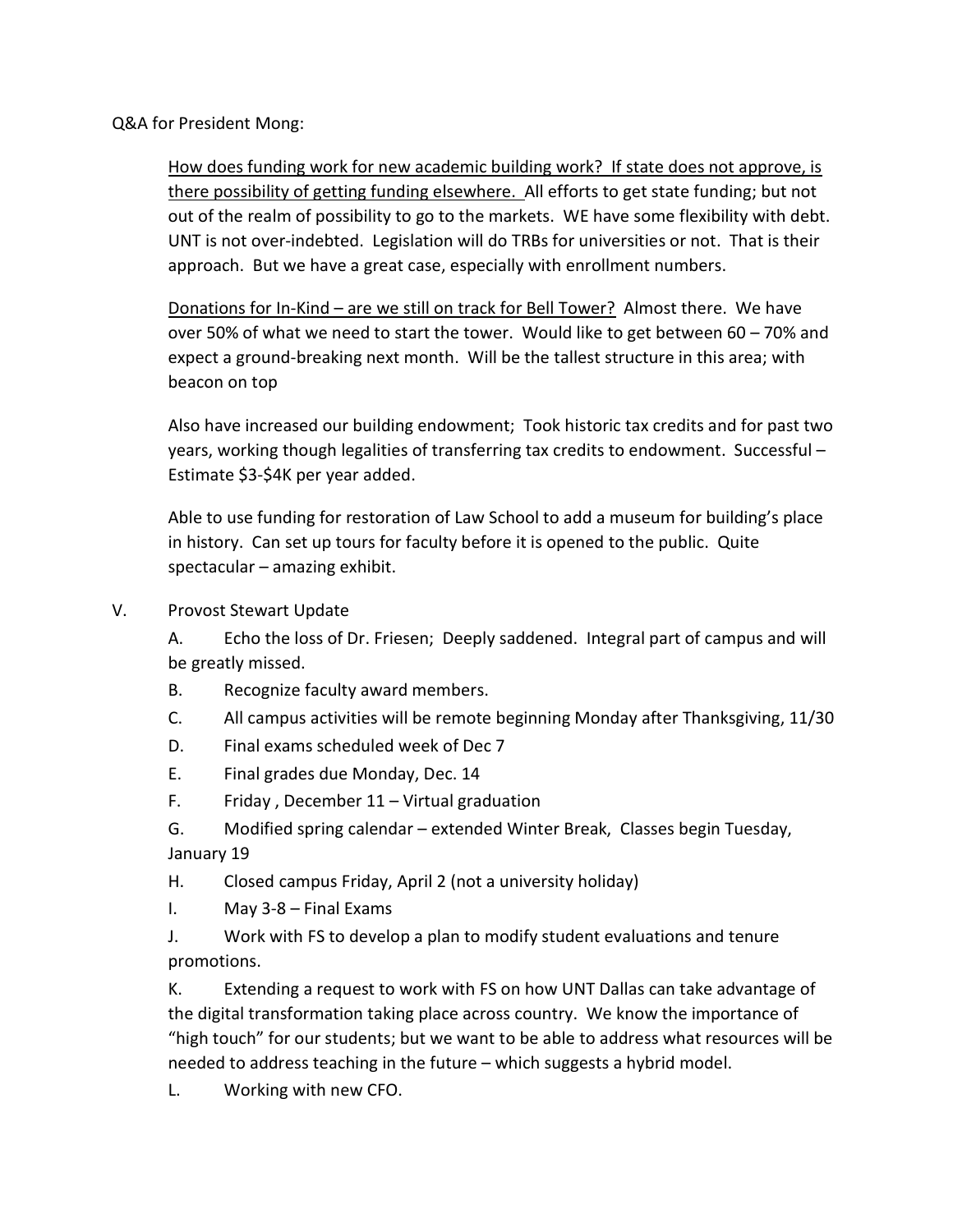M. Please take the Gallup Survey – which closes tonight (Nov. 6).

N. Seems inadequate to say thank you for all that you are doing – I am truly grateful to have a group of faculty colleagues who are focused on students..

# Q&A for Dr. Stewart

How do we pick up materials on campus? Contact Johnny Bullock and Chief (Christopher) Shaw to request materials pick up.

Will students be able to access academic resources on campus after Thanksgiving? They will need to contact Police Department and relevant department.

Final note: Faculty – please take time to take care of yourselves during this time. We recognize that there is a tremendous amount of stress among faculty and perhaps mental health issues. We want you to be health and to be well.

President Mong – mentioned 25% cut to take place over the next 4 years. How will that impact faculty? Will affect entire campus - but the way to compensate that is through enrollment.

- VI. Communication on COVID numbers by Administration
	- A. COVID dashboard on website
	- B. Report to Johnny Bullock if student reports they have COVID
- II. Teams Phone Service Presentation (Patrick Holler, IT Manager, UNT Dallas)
	- A. Integrated Communications Platform aka Teams Phone
	- B. Telephone system moving to this one platform available for Mac PC Linus, iOS android, web and tablet devices
	- C. October Dec. identify phone lines on campus
	- D. December UNTD pilot
	- E. January evaluate success
	- F. Mid- January moving entire campus to new platform
	- G. Several teams already meet weekly through UNT World:
		- 1. Architecture and e-911
		- 2. Call center
		- 3. Client support
		- 4. Communication and Training
		- 5. Migration planning
	- H. Resources available to learn more:
		- 1. Website: ICP.UNTDALLS.EDU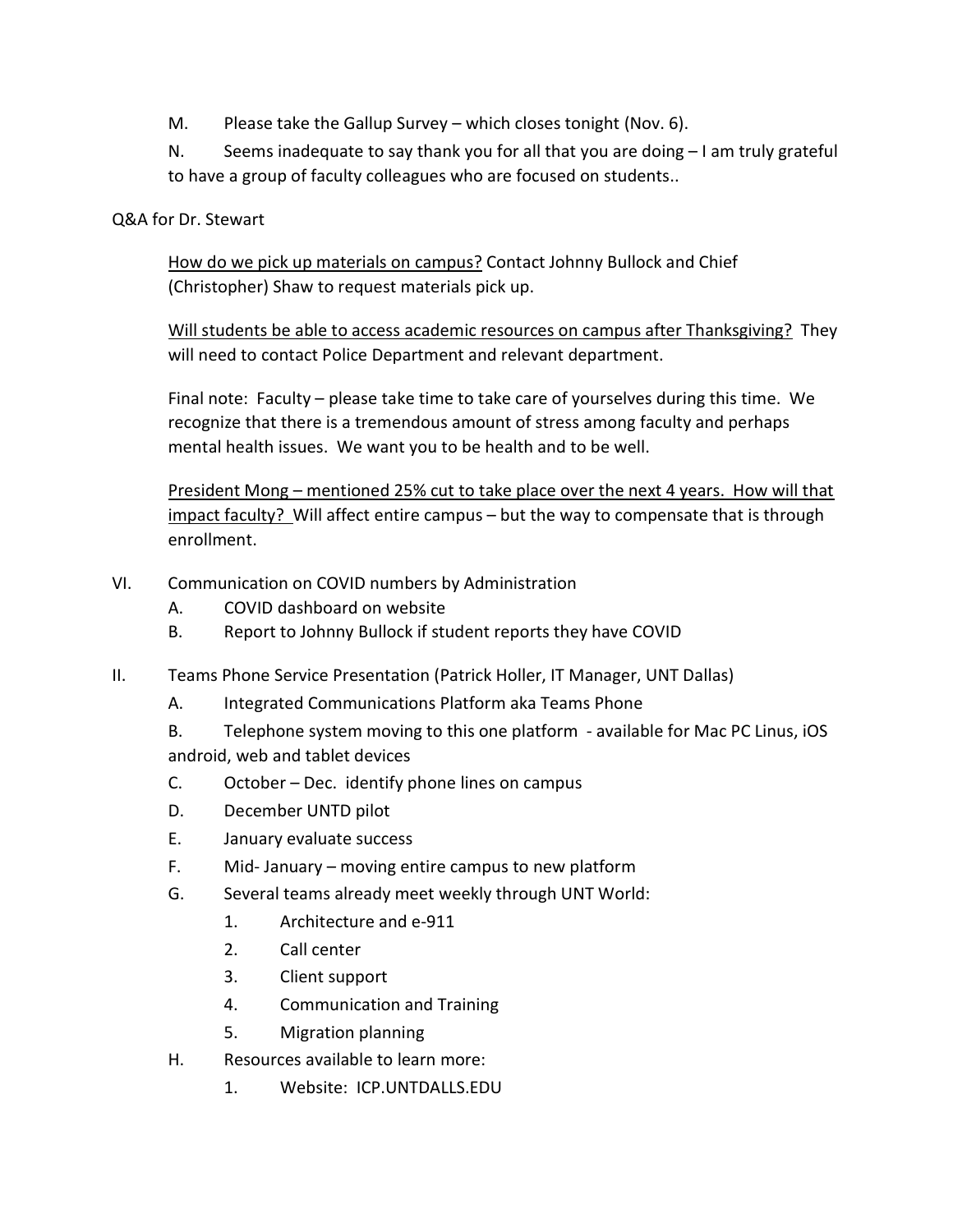- 2. Online sessions with Microsoft every Thursday from 9:30 10:30 a.m.
- 3. Self-paced learning: TBA
- 4. One on One training with OIT
- I. Email Patrick.holler@untdallas.edu with questions

#### Q & A with Patrick Holler

Do we know if we will have more of the reporting features that TEAMS includes? Also, will we be able to have more (than 9) meeting attendees visible on-screen during TEAMS meetings? Yes. We will be rolling out new features as time goes on and they roll out premium features.

What will it look like to call through MS TEAMS? Is it similar to the MS TEAMS video conferencing that we have been using during COVID? Is so then every phone call will have the potential to be a video call? Any call has the ability to be a video call. Once migration happens, you will have a migration dial pad, to call easily.

Would we still be able to use Zoom or WebEx for teaching or meetings? Maybe a question for distance learning. This is more of a way to communications for operational level. Unaware of any plans to get rid of zoom.

Can you give us 2-3 advantages that this will provide us that our current system does not? Ability to have our phones wherever we are on any device. Not limited to being on campus to make those calls.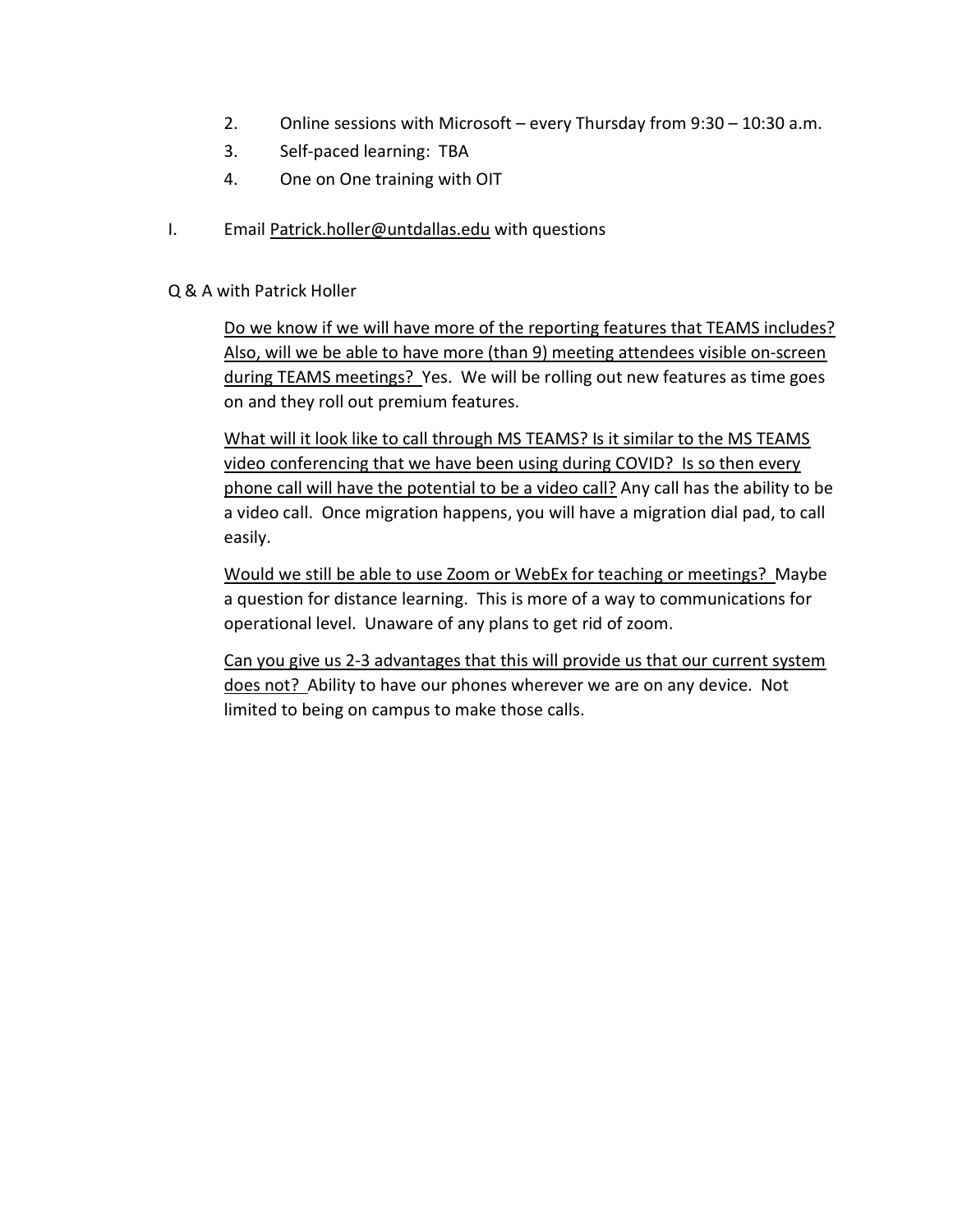III. Student Work Study Application Process (Jo Chapin and Stephanie Holley)

A. Stephanie Holley introduced Jo Chapin –Student Solutions Coordinator and Federal Work Study (FSW) Administrator

B. FWS: part-time jobs for Undergrad and Grad students with financial need

C. Allows them to earn money to help pay education expenses.

D. Encourage community service work and work related to student's course of study.

- E. Who qualifies for FWS?
	- 1. Student must file for FAFSA
	- 2. Meet the general eligibility requirement for federal student aid
	- 3. Demonstrates financial need

4. Be enrolled or accepted for enrollment (UG, graduate or professional degree seeking)

- F. How to get an FWS student in office/department
	- 1. Create job description (HR has templates)
	- 2. Post position through campus HR (specify FWS students only)

3. Notify the FWS office you avhe posted, so position an be added to FWS web page.

4. Once you have applicants (before you interview) check their eligibility with the FWS Office to ensure your candidate(s) is hirable using FWS funds.

5. Complete hiring process through campus HR.

- G. How to hire and keep track of FWS student
	- 1. Create ePAR to hire FWS workers.
	- 2. FWS students can work a max of 20 hours per week.
	- 3. Keep track of all time on the Departmental Payroll Template.

4. Department is responsible for calculating hours to ensure students does not go over award limit.

5. If they go over the aware, the dpt. Is responsible to pay the additional amount.

H. Important notes:

1. Available for fall and spring only. Summer is available, but under special circumstances only.

2. FWS award start on 9/1/XX and ends on 1/15/XX and spring work study starts on 1/1/XX and ends on 5/31/XX.

3. An ePAR needs to be completed to start working the fall and a change ePAR will need to be created if the student will continue working int the spring semester.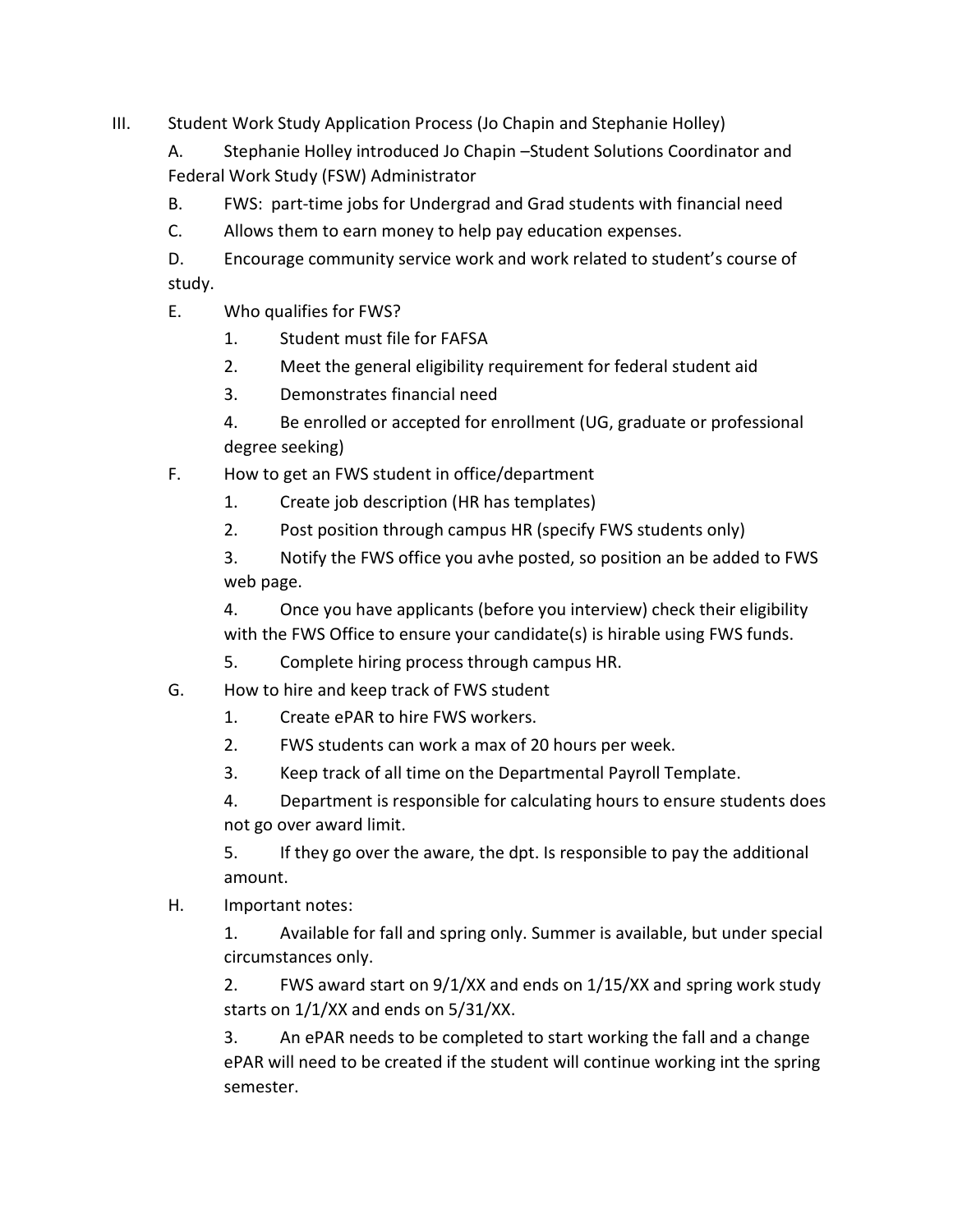4. If you would like o keep FWS student from year to year, you will need to confirm with the FWS office that funds are still available. Also, you should make sure the student is STILL eligible and has submitted their annual FAFSA.

Y. Contact information: FWS@untdallas.edu or call 972.338.1774

Q & A for Jo Chapin & Stephanie Holley

Questions: how do students work remotely?

Answer: That is up to your office; you determine what that is. You can contact Joanne, but these are your decisions.

Question: Can you address the setting of the rate of pay?

Answer: There was a maximum award of \$5,000 – but that amount did not get students through the two semesters at 20 hours per week. A set rate of \$9 allows the students to get through both semesters. A lot of campus jobs are \$10 per hour. To be competitive. If your position warrants more per hours, you must work with HR for approval. Joanne can award more money-but they must be eligible.

The money is available now  $-$  so you can request immediately.

Question: Has HR set a \$10 max?

Answer: That is what they are going to encourage.

Question: Can you give raises?

Answer: You must do an evaluation and can give a raise \$.50 at a time, but must work that out with HR/FWS.

Question: Can FWS be used as research assistants? Yes, as long as they are not receiving class credit. They cannot work during class time. Can also be used to do transcribing

A more detailed presentation will be sent to Dr. Bartula to distribute to the group. We had a large amount given for FWS students, but campus closed and we have many students who need to work. So please consider if you need a position and begin the process.

- IV. Faculty Awards
	- A. Dr. Steven Arxer Research
	- B. Dr. Janiece Upshaw Service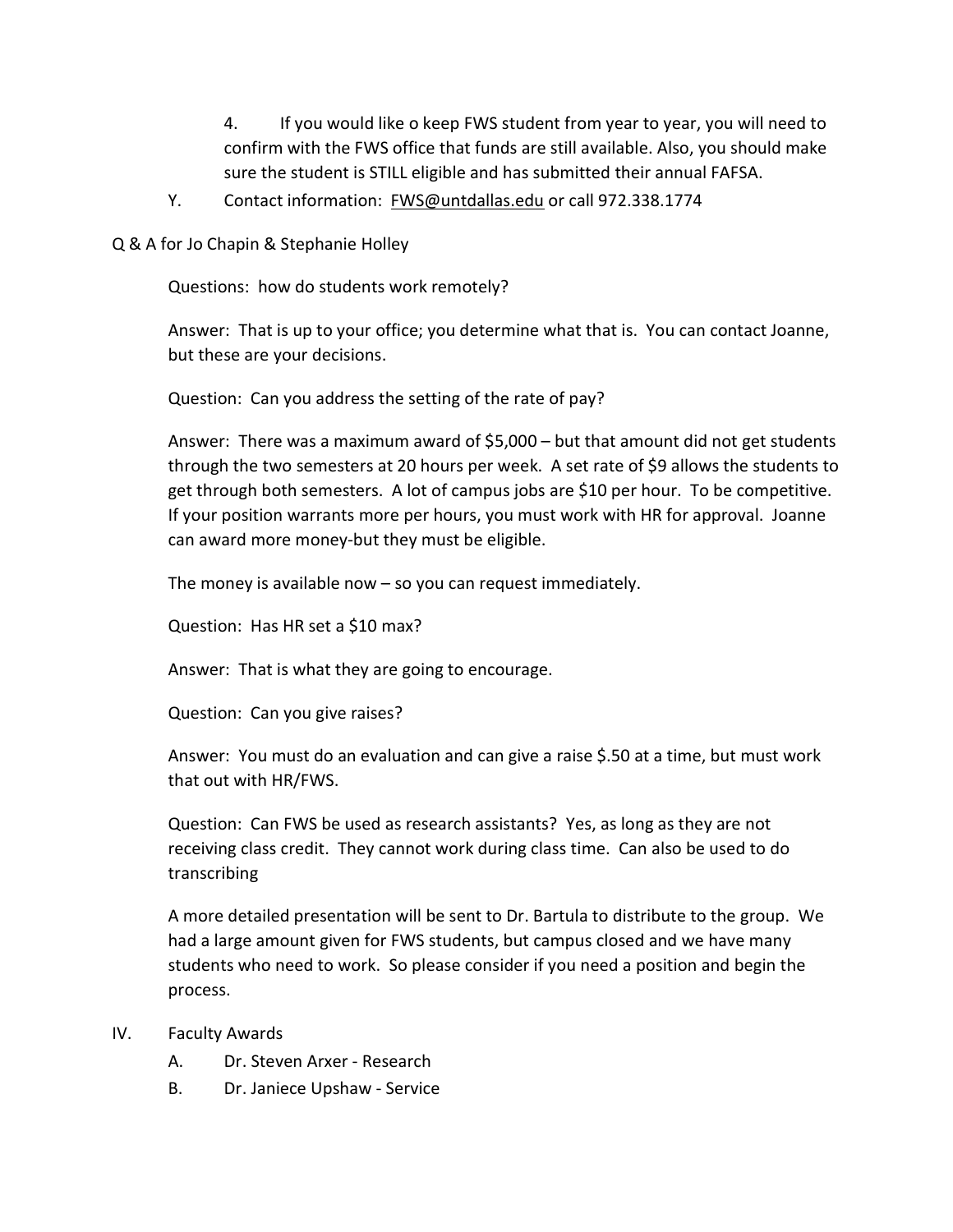- C. Mr. Jerrod Tynes Teaching
- D. Dr. Sarvjeet Singh Adjunct Teaching
- V. Diversity and Inclusion Resolution (see attached-Dr. Baggerly)

Faculty Senate appointed an ad hoc committee to review recommendations on Diversity and Inclusion, which developed the following resolution that was approved by the Faculty Senate:

# UNT Dallas Faculty Senate Resolution on Diversity and Inclusion

We, the Faculty Senate of the University of North Texas at Dallas, recognize the importance of diversity and inclusion in our community and institution. Diversity means valuing the differences between people of various abilities, ages, national origins, religious beliefs, ethnicities, races, genders, social economic statuses, veteran's status, sexual orientations, gender identities, and gender expressions. Diverse people may have differences in education, personalities, skill sets, experiences, and knowledge bases. Inclusion means creating a collaborative, supportive, and respectful environment that increases the participation of all, regardless of these differences.

We also recognize the negative impact that any form of discrimination can have in our community and institution. Therefore, we are committed to being at the forefront of advancing equity, diversity, inclusion, and social justice through a collaborative action plan that will include, at a minimum, the following as well as other efforts:

Establish a university-wide diversity committee charged with promoting ongoing diversity policies, advice, and efforts. The diversity committee will be made up of members of the faculty, staff, students, administration, and community members.

Encourage meaningful conversations regarding diversity and inclusion; racial, ethnic, and gender equity; and social justice both inside and outside the classroom.

Support ongoing training for faculty, staff, students, and administrators as well as public events to promote diversity and inclusion.

We, the UNT Dallas Faculty Senate, recognized that honoring diversity is a dynamic, on-going process that requires thoughtful and deliberate integration of diversity into everyday practice. Therefore, the action plan will be revised at least annually.

The ad hoc committee discovered that Dr. Chapple has created a diversity committee; we look forward to collaborating more with them. Full-time Lecturer, Dr. Curtis McDowell is a part of that committee.

Resolution will be posted on FS website.